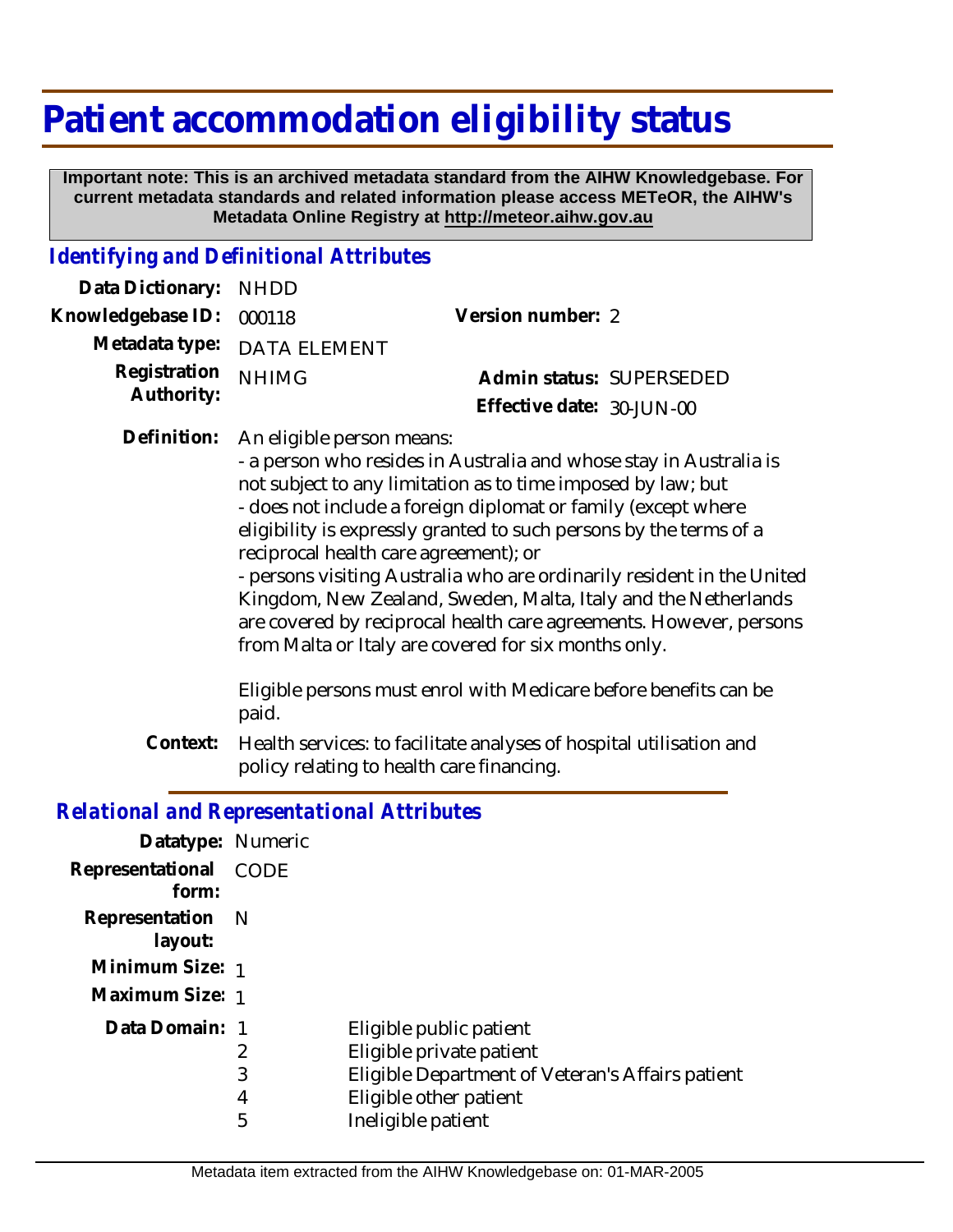**Guide For Use: Eligible** 

Public patient:

- an eligible person who, on admission to a recognised hospital or soon after, elects to be a public patient; or

- an eligible public patient whose treatment is contracted to a private hospital.

A public patient shall be entitled to receive the care and treatment referred to in accordance with the Australian Health Care Agreements without charge.

Private patient:

- an eligible person who, on admission to a recognised hospital or soon after, elects to be a private patient treated by a medical practitioner of his or her choice; or elects to occupy a bed in a single room. Where such an election is made, the patient is responsible for meeting certain hospital charges as well as the professional charges raised by any treating medical or dental practitioner.

or

- an eligible person who chooses to be admitted to a private hospital. Where such a choice is made, the patient is responsible for meeting all hospital charges as well as the professional charges raised by any treating medical or dental practitioner.

Department of Veterans' Affairs patient: an eligible person whose charges for this hospital admission are met by the Department of Veterans' Affairs.

Other patient: an eligible patient who does not meet the criteria for above categories; that is, not an eligible public patient, not an eligible private patient or an eligible Department of Veterans' Affairs patient. This category includes compensable patients, patients with Defence Force personnel entitlements and common law cases.

Ineligible A person who is not eligible under Medicare.

Collection Methods: It is recognised that a patient's accommodation status may change during the hospital stay, and it is therefore recommended that this item be recorded on separation from hospital.

> It is recognised that ineligible patients may be treated as public or private patients, but for data set purposes at the present time this is not considered significant. Individual State and Territory